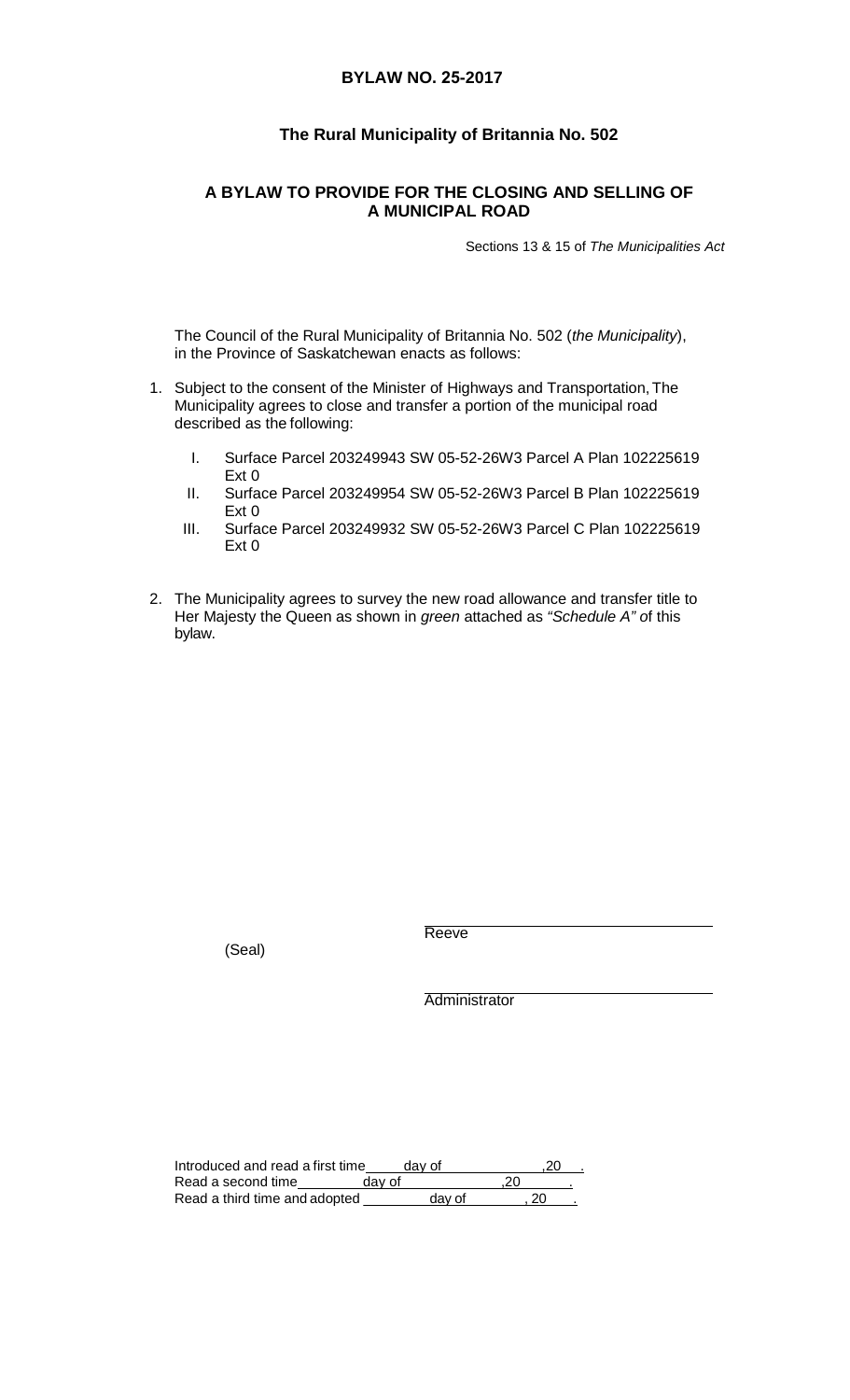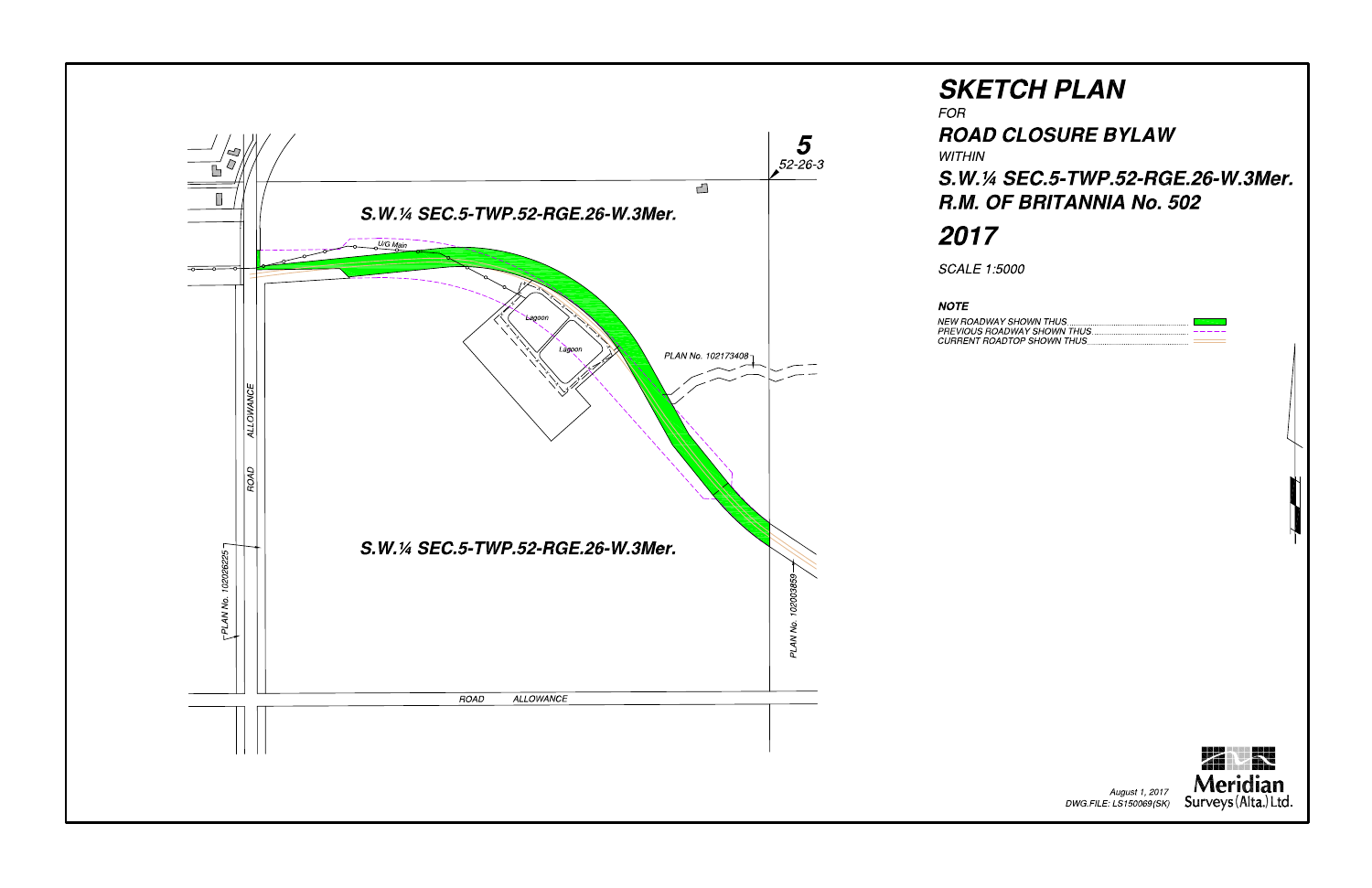### Schedule "B"

#### **AGREEMENT TO CLOSE AND SELL (TRANSFER) ALL OR PART OF A MUNICIPAL ROAD**

This agreement made this day of , 2017.

Between: The Rural Municipality of Britannia No. 502 P.O Box 661 Lloydminster, SK S9V 0Y7 ("The Municipality")

And

#### Annette Katherine McKenzie and George Napier McKenzie R.R #2 GBS 4 Box 1 Lloydminster, SK S9V 0X7 ("The Purchasers")

Whereas the municipal road ("The Road") located on *Surface Parcel 203249943 SW 05-52- 26W3 Parcel A Plan 102225619 Ext 0, Surface Parcel 203249954 SW 05-52-26W3 Parcel B Plan 102225619 Ext 0* and *Surface Parcel 203249932 SW 05-52-26W3 Parcel C Plan 102225619 Ext 0* are no longer required for use by the traveling public; and

Whereas access to other lands is not eliminated by this agreement; and

Whereas the Purchasers are desirous of acquiring the road and the Municipality is prepared to close and transfer the same to the Purchaser, pursuant to Section 13 of *The Municipalities Act,*  and

Whereas the Minister of Highways and Transportation has agreed to allow the Municipality to close and transfer the road to the Purchasers, subject to the terms and conditions hereinafter set forth.

Now therefore the parties agree as follows:

- 1. The Municipalityagrees to sell and the Purchasers agrees to buy the road allowance.
- 2. The Purchasers shall pay the Municipalitythe sum of \$1.00 (plus GST) for the road.

*Enter GST number,if registered . The Purchaser, if a GST registrant remits the GST payable on any land sale to Revenue Canada, and it should not be submitted with the payment. (The supplier of the land is not required to collect the GST if the supply is made to a person registered for GSTpurposes)*.

- 3. The sale shall be subject to the laws of Saskatchewan and any applicable municipal bylaws or regulations.
- 4. The Purchasers agree to accept the road in its present condition. The Purchasers agree to save harmless and keep indemnified the Municipality and the Crown in right of Saskatchewan or either of them from and against any future expenses, damages, claims, demands, or judgments concerning this road or street.
- 5. The Purchasers covenant and agree with the Municipalityto:

2

a. incur all costs to convey title to the land and may require a review for intended land use by Community Planning;